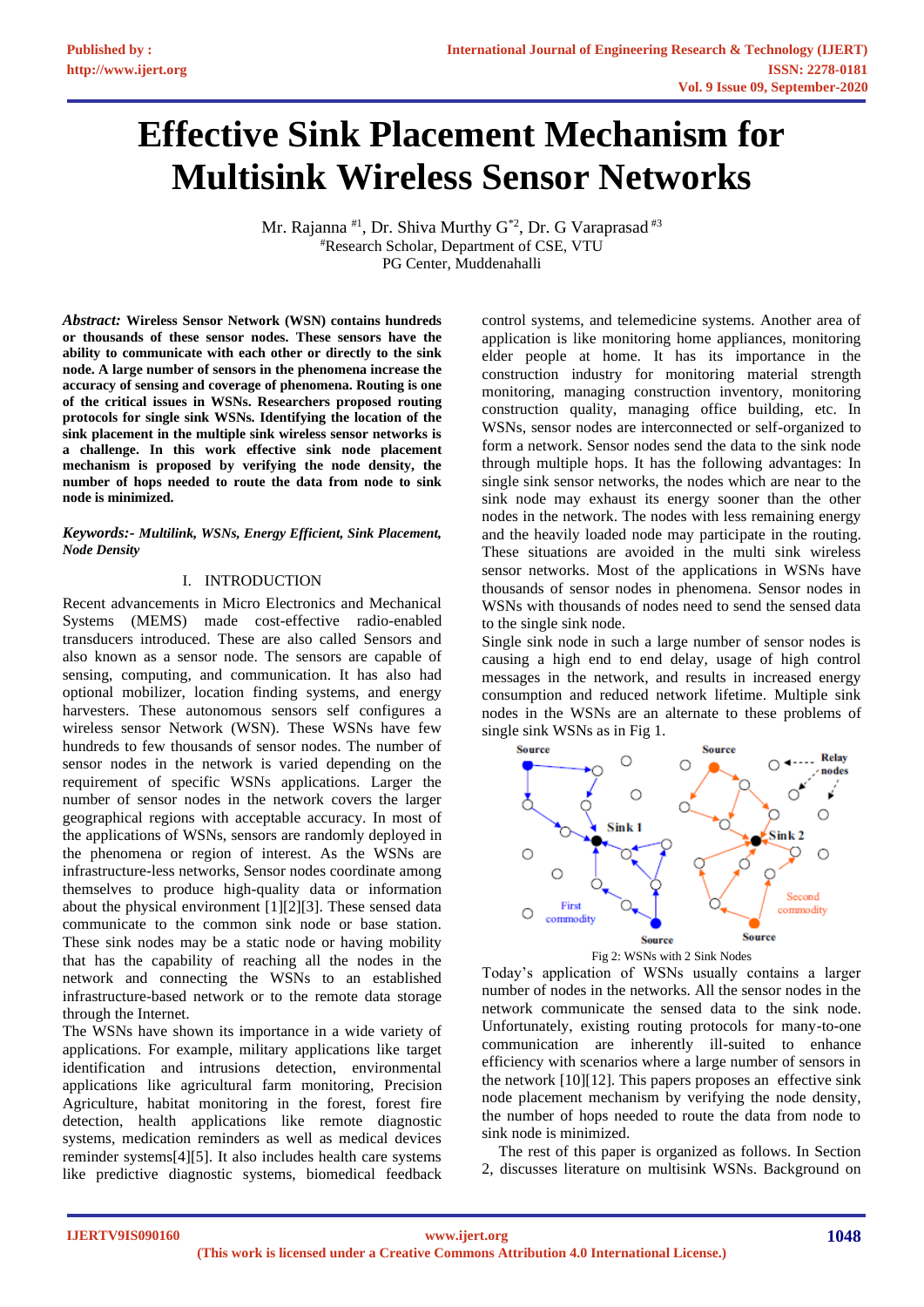the theoretical model is presented in Section 3. In Section 4, Sink placement mechanism is discussed. Results and discussion is presented in section 5 and We conclude with final remarks in Section 6.

#### II. LITERATURE REVIEW

Many researchers proposed the energy-efficient routing protocol for multi sink wireless sensor networks[8]-[17]. The major issue with multi sink wireless sensor network is how to place the sink nodes in the phenomena and balancing the energy cost uniformly across the sensor networks. In this section, sink node location mechanisms are studied. Many researchers presented their mechanisms to place the sink node where a larger number of nodes in the network. Few researchers identified the location of the sink node based on the node density.

Renke et.al [14] Proposed QoS routing protocol for multisink wireless sensor networks. QoS routing method based on field theory for the QoS guarantee in WMSNs. The method abstract the WMSNs as a gravitational field inspired by the sink node, each node in the network has a corresponding potential, which represents the distance to the sink node. The intermediate nodes select the next hop node according to QoS evaluation function. Under the guidance of the potential, all data will eventually flow to the sink node. The proposed Multisink QoS routing protocol can spend lower cost to establish the QoS path compared with SMR, and our algorithm also can lead to more rational energy distribution among nodes and higher energy efficiency during data transmission. The proposed protocol not discussed the multisink placement and how the energy is minimized.

Energy Optimized Routing Algorithm for multi-sink wireless sensor network is proposed by Haifeng Jiang et al[18]. The virtual potential fields force of the sensors is considered for data routing. To achieve load balancing and low energy nodes in the routing, potential values of the nodes were used to balance the energy consumption among the sensor nodes. Nodes with less residual energy are avoided to part of route between sources and sink node by adjusting intermediate nodes potential value in residual energy potential field. Authors set the node as low-energy node when its residual energy is less than 10% of the initial energy. In the routing process, the low-energy node with fewer hops is avoided by adjusting its potential value and the node with the same hop will be selected as relay node. The avoid strategy for low-energy nodes and load balancing strategy for multiple sinks are adopted to achieve effective balanced energy consumption.

Hui et al [16] proposed listening and Ant Colony Optimization based routing protocol for multisink WSNs. The ACOMSR identifies and establishes the routes and its maintenance by means listening. Ant colony optimization is used to update pheromone and select the route between the sensors and sink node. The ACOMSR reduces the energy resources in route discovery and its maintenance. It improves the route reliability using the power control and listening mechanism. The QoS optimization of multisink

WSNs is achieved. The proposed protocol not shown how the energy efficiency is achieved in the routing and balanced energy distribution is not shown.

Jayashree et al [17] proposed WSNs architecture. The WSNs is divided into number of clusters. Multiple sinks are used to reduce the energy utilization of the node and increases the network manageability. Every sensor node in a cluster is allotted to its sensed data to the designated sink node in order to ensure efficient usage of the sensor nodes and sensed information. The proposed Energy Efficient QoS Routing (EEQR) protocol addresses the end-to-end delay requirement and throughput of real-time data and non realtime data respectively to the designated sink node. The proposed EEQR is not justified how the energy efficiency is achieved and how the multiple sinks are placed and selection of sinks among the multiple sinks are not shown.

Do DuyTan et al [18] proposed a distributed trafficbalancing routing algorithm is proposed for multi-sink wireless sensor networks. It distributes traffic from sources to sinks. Distribution of traffic based on the node's gradient field. It is used to find the neighbor node to route the data to the sink node.

The traffic through the neighboring nodes and distance cost from a source to the respective sink node is in the node gradient index. The nodes forward the data using a gradient search for routing and providing optimal paths and possible congestion on the path from source to corresponding sink nodes. The work balances the traffic between the source and destination by identifying data congested nodes and distributing the data through idle and underloaded nodes.

Zheng Ma et al [20] proposed a spatial query processing algorithm for multi sink WSNs. The proposed algorithm reduces the data messages to be communicated in the network by effective query processing. It reduces the energy consumption and minimum response time of query processing. A data collector node in each region collects the data and aggregates the data to sends the data to the next region. For achieving minimal energy consumption and minimal response time, our query processing model ensures that the nodes capable of execution of a query are involved in the query execution.

In [19] authors presented the work on to detect the density of nodes in a region that is communicating through a wireless medium. "The node density function d(r), measured in nodes per m<sup>2</sup> . To define it, let us take a set A of incremental size  $|A|$ , that contains the point  $r = (x, y)$ , and covering N(A) nodes. The node density is defined as the limit  $d(r) = lim$  $|A| \rightarrow 0$  N(A)/|A|. Formally, this limit is equal to 0 in all locations r, except in those where nodes are placed, where it is ∞. It assumes that there is a range of sizes |A| such that A is (i) small enough to contain a uniform part of the network, but also (ii) sufficiently large so that the number of nodes within the set is very large and the ratio N(A)/|A| is stabilized to a finite and positive value, which we take to be the limit".

Bulusu et al [19] presented the effective Localized algorithms to detect the density of the network itself. The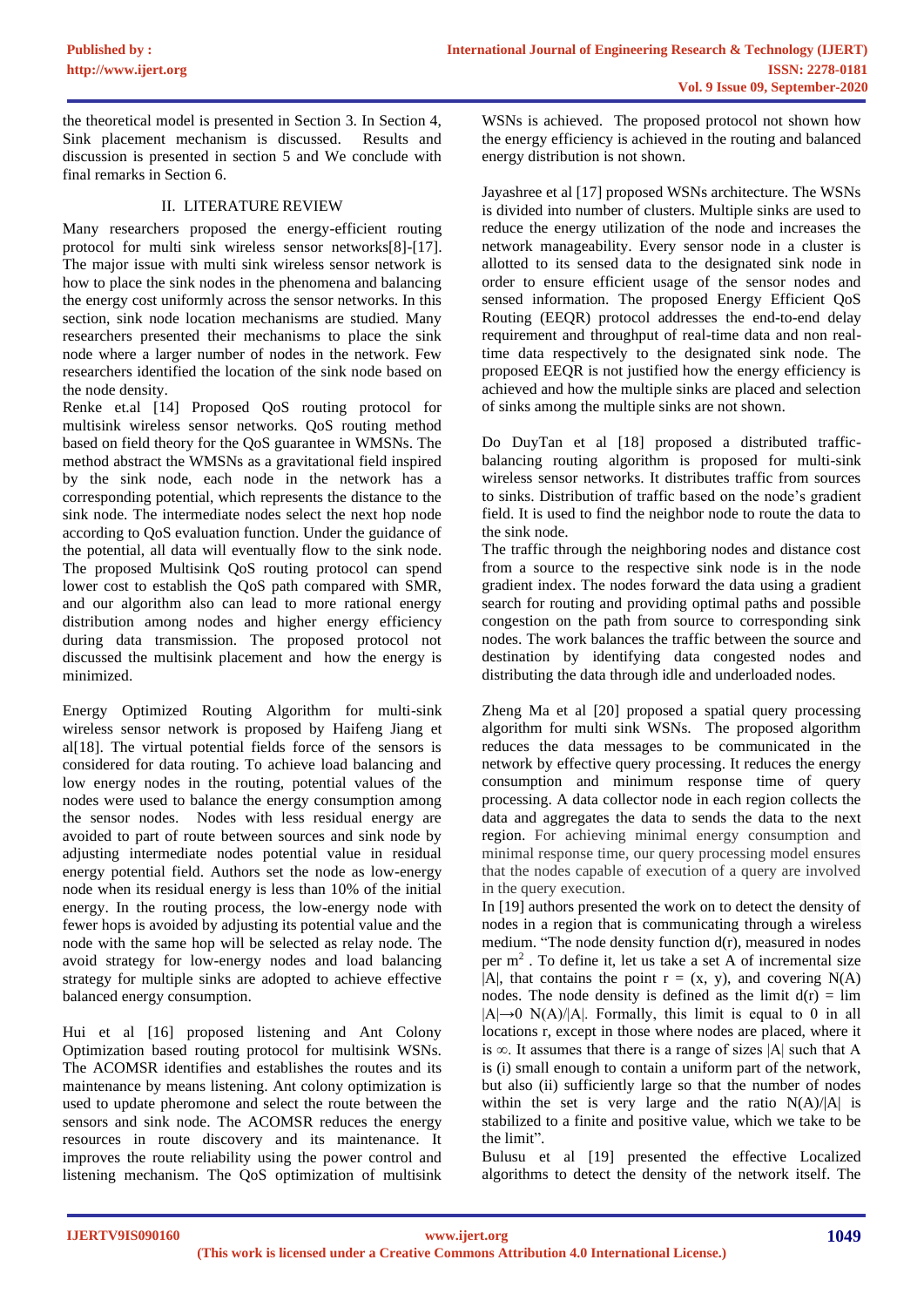network density  $\mu(R)$  in terms of number of nodes per nominal coverage area. Thus, if N nodes are scattered in a region of area A, and the nominal range of each node is

$$
\mu(R) = \frac{N\pi R^2}{A}
$$

R is the transmission range of the sensor, the number of sensor nodes in the network varies in each application. For an example, in a wireless sensor network with a uniform distribution of nodes, when  $\mu(R)$  is 6 nodes, the probability that a node is connected reaches 1 regardless of actual node placement. For problems where such a critical saturation density exists, the solution space density S can be related to network density. Let  $\lambda$  be the critical density required to accomplish a certain task. Is  $\mu(R) > \lambda$ , only a subset of  $\lambda$ nodes in any local neighborhood of size  $\mu(R)$  needs to participate in the task. The size of the solution space S, is the number of distinct subsets of nodes that could be active in any neighborhood.

 $S = \left(\begin{matrix} \mu(R) \\ \lambda \end{matrix}\right)$  $\begin{pmatrix}R\lambda\end{pmatrix}$  In other words, for a given S and  $\lambda$  are  $\alpha$  $\mu(R)^2$  and grows rapidly with  $\mu(R)$ .

#### III. BACKGROUND

Based on above observation, we propose density detection technique by measuring the degree of the node connectivity. The degree of connectivity of a node measures the number of nodes connected. The connectedness of the node defines the successful connectivity of the nodes in the network. It also takes into account of relative distance between nodes. WSNs are an undirected and unweighted network which denoted in the graph notation  $G = (V, E)$ , where G represents the WSNs, V stands for the set of all nodes and E for the set of all edges. WSN is represented as an adjacent matrix A, which is to characterize the connectivity among nodes with 0 or 1.

Let there are *P* sink nodes in the network. Where each sink node collects the data from set of sensors *T<sup>i</sup>* respectively. *T<sup>i</sup>* covers all the sensors in the network. Where,  $\{Ti \subseteq P: 1 \leq \}$  $i \leq P$ } such that  $\bigcup_{i=1}^{P} T_i = P$  and  $T_i \cap T_j =$ 

 $\emptyset$  for  $i \neq j$ ,  $T_i$  is the disjoint set of nodes. Given a P number of sinks where each sink collects data from  $T_i$ , where  $P$  is optimally small and covers all the sensors in the network is NP-hard optimization problem[20]. The objective of the sink placement in large scale WSNs is to uniformly distribute the data traffic among multiple sink nodes of instead of single sink node. And achieve higher energy efficiency and increase the network lifetime.

#### **Definition 1: Node Degree**

Let A be the adjacency matrix of network. The degree of node i in the network is defined as:

$$
\varphi_i = \sum_j \gamma(d_{i,j} - \text{Tr})
$$

Where,  $\varphi$  is the node degree,  $\gamma(x) = 1$  if  $x \le 0$  and  $\gamma(x)$  $=0$  otherwise;  $d_{i,j}$  denotes the distance between node i and j in A, and Tr is the transmission range of node i and it may be configured using the objective of the routing protocol.  $\varphi_i$  is the node degree indicates the number of neighbouring nodes.

#### **Definition 2 :Closeness Centrality**

The average length of the shortest path between the node and all other nodes in the network is closeness centrality of a node.

$$
C(i) = \frac{\sum_{j \neq i} d(i, j)}{N - 1}
$$

Where,  $\frac{1}{16}$  $\frac{1}{d(i,j)} = 0$ , if, there is no path from i to j and N is the number of nodes in the network.

#### IV.SINK NODE PLACEMENT MECHANISM

In this section, the sink node placement mechanism, Identification of Sink Node Location and Node Assignment Mechanism mechanisms are discussed,

#### **Algorithm 1: Sink Node Placement and Network Initialization**

- Input Adjacency matrix A of network  $G = (V, E)$ .
- **Output: Sink Node Locations P = {S1, S<sup>2</sup> ,…,Sk}**
- 1: Label all nodes in V unclassified U;
- 2: Calculate the Node degree and Node Closeness
- 3: Identify the location of the sink node in the Network
- 4. Fix the Sink node to the location of  $\mathcal{C}_{k}^{P}$

5: Identify all the nodes in the network are connected to any one of the sink node

6: Repeat 5 until all nodes have been assigned; 6: return P

## **Algorithm 2: Identification of Sink Node Location**

Input:  $C$ ;  $\forall i \in \{1, ..., N\}$ Output: Sink Node Locations  $P = \{S_1, S_2, ..., S_k\}$ 1. For all 1 to N If  $(C(i) \leq C_{Th})$ Then  $C^T \leftarrow C(i)$ 2. Sort  $C^T$ 3. For k = 1 to  $|C^T|$ For  $j = k+1$  to  $|C^T|$ If(  $ED{C(k), C(j)} > ED_{Th}$ )  $C_k^P \leftarrow C(j)$ End for End for 4. Return  $\forall_k$  argmax  $C_k^P$ 

### **Algorithm 3: Node Assignment Mechanism**

1: *S* ← Ø

2: **while** not all sensors in the Network are covered **do** 3: *T set that covers the most sensors that are not yet covered by S and less than the threshold Hc*

4:  $S \leftarrow S \cup \{T\}$ 5: **end while** 6: **returns** *S* **Proof:**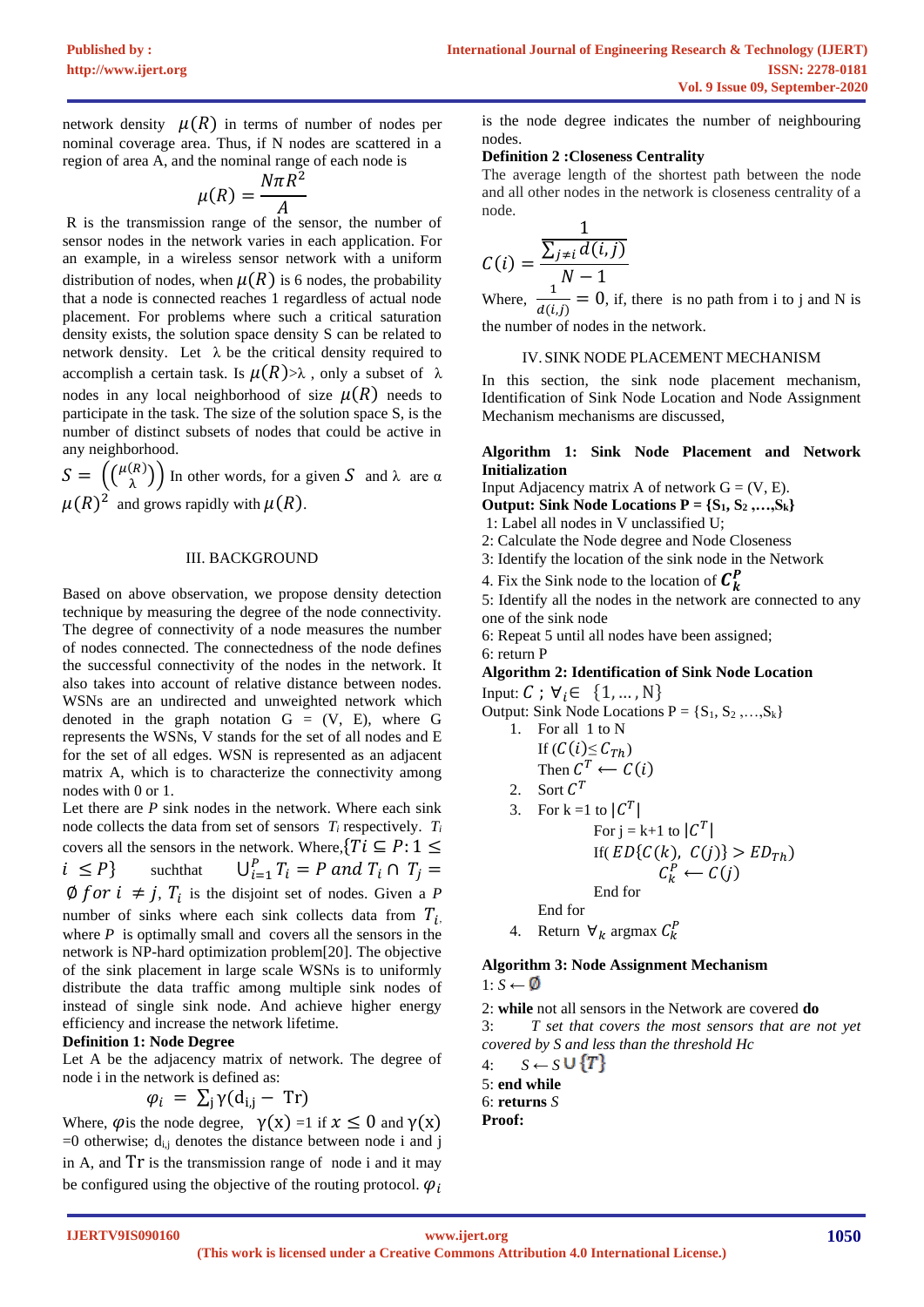Let  $S_{uj}$  denote the number of nodes in the WSN that are still not covered in j<sup>th</sup> iteration, and let *m* denote the optimal number of sinks in the WSNs  $m = OPT$ .

In every iteration *j*, m optimal sink nodes are used to include all the nodes in the WSNs, and in particular to cover *Su*j. Therefore, there must exist at least one sink in the optimal solution that includes at least *Suj/m* nodes.

It is selected a sink in every iteration that which includes maximum number of nodes to a sink node and at least *Suj/m* nodes.

*Suj − Suj/m* nodes are available for next iteration *j+, That is,*  $\mathsf{S}_{\mathsf{u}\mathsf{j}+1} \le \Big( \mathsf{S}_{\mathsf{u}\mathsf{j}} - \frac{u_j}{m} \Big) \le \Big( 1 - \frac{1}{m} \Big) \mathsf{S}_{\mathsf{u}\mathsf{j}} \le \Big( 1 - \frac{1}{m} \Big) \Big( 1 - \frac{1}{m} \Big) \mathsf{S}_{\mathsf{u}\mathsf{j}-1} \quad \le \cdots \le \Big( 1 - \frac{1}{m} \Big)^{j+1} \mathsf{u}_0$  $=\left(1-\frac{1}{m}\right)^{j+1}n$ 

Where the last equality is due to the fact that  $u_0 = n$  since there are exactly n Sensor Nodes in the WSNs before the first iteration.

There are n number of sensor nodes before the first iteration, i.e,  $u_0 = n$ .

Also, it is clear that when in the stage i for which  $u_i \leq 1$ . It shows that it need to select at most one more group or cluster.

A simple bound shows that whenever  $i \ge m \cdot \ln n$  then we has that  $u_i \leq 1$ :

$$
\left(1 - \frac{1}{m}\right)^i = \left(\left(1 - \frac{1}{m}\right)^k\right)^{\frac{1}{k}} \le e - \frac{i}{m}
$$

if the size of the sensor nodes is reducing by a factor of 1/e

approximate the number of iterations;<br> $n \cdot e^{-\frac{i}{k}} \leq 1 \Leftrightarrow e^{-\frac{i}{k}} \leq n^{-1} \Leftrightarrow -i/k \leq -\ln n \Leftrightarrow i \geq m \ln n$ 

we have that after  $i = m \cdot ln n$  steps the remaining number of nodes  $u_i$  is smaller or equal to 1. Thus, after at most m  $\cdot$  ln n  $+ 1 = OPT \ln n + 1$  iterations the algorithm will terminate with a nodes are grouped to or assigned to any of the sink whose size is at most m · ln n + 1 = OPT ln n + 1  $\in \Theta(\ln n \cdot$  $OPT$ ) =  $\Theta(\log n \cdot OPT)$ .

#### V. RESULTS AND DISCUSSION

The performance parameters taken into consideration are Node degree, and closeness index in the sensor nodes. The simulation of the work is carried out using NS2. The area of simulation terrain is 200 \* 200 Sq.m, MAC Type 802.15.4, Omni Directional Antenna, Transmission Range is 15 mtrs, and Number of nodes 100 and 200 nodes. The Fig 2, Fig 3, and Fig 4 shows the sink node placements when Number of Node is 100 and threshold hop count is varied between 3 to 5 respectively. The Fig 5, Fig 6, and Fig 7 shows the sink node placements when Number of Node is 200 and threshold hop count is varied between 3 to 5 respectively.



Fig 2. Sink Node placement when Threshold hop count is 3 when Number of Node is 100



Fig 3. Sink Node placement when Threshold hop count is 4 when Number of Node is 100



Fig 4.Sink Node placement when Threshold hop count is 5 when Number of Node is 100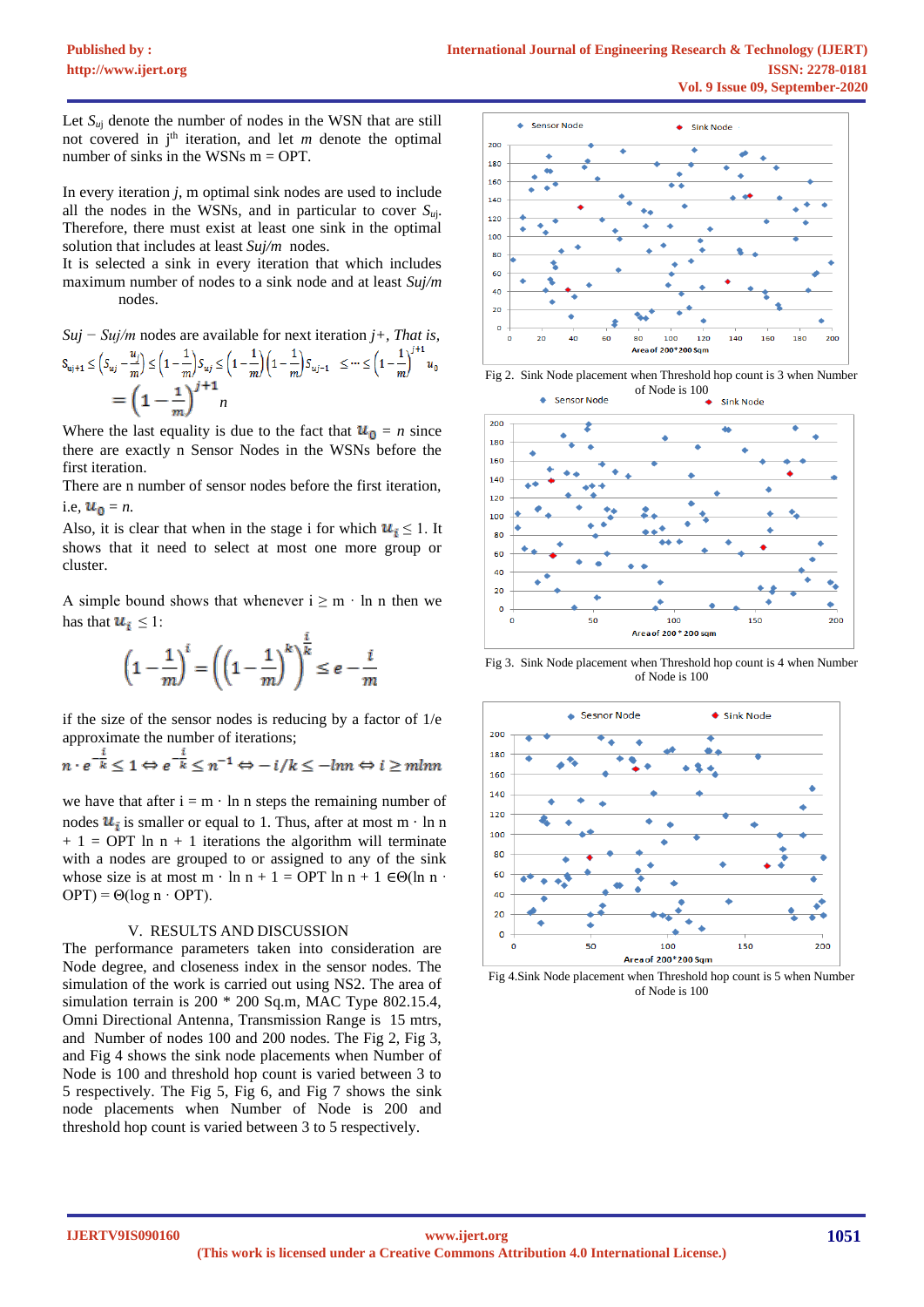

Fig 5. Sink Node placement when Threshold hop count is 3 when Number of Node is 200



Fig 6. Sink Node placement when Threshold hop count is 4 when Number of Node is 200



Fig 7. Sink Node placement when Threshold hop count is 5 when Number of Node is 200

The experimentation clearly indicates that, when the number of nodes is 100, and its threshold hop count varied between 3 to 5, the number of sink locations identified is 4,4 and 3 respectively. Also, when the number of nodes is 200, and its threshold hop count varied between 3 to 5, the number of sink locations identified is 5,5 and 4 respectively. The result shows that uniform coverage of sensors nodes in the

network. It is seen that all the sensor nodes are binded to atleast any one of the sink node in the network. Clarity on which sensor nodes is connected to which sink node is need to be studied. Also uniform sensor nodes distribution based on their resource utilization also need to be addressed.

#### VI.CONCLUSION

This research work being carried out in the direction of achieving the sink placement and sink node selection mechanisms in the WSNs. The study identified that placing minimum number of sink nodes in the WSNs is a NP Hard Problem. Near approximate mechanisms is proposed. The proposed sink placement mechanism identifies the sink position by calculating the node degree and closeness. It clearly the indicates that the sink placement where high density nodes are located. It is also taken consideration of placing the sink nodes having a minimum number of hops away from the each sink node. The novelty in sink placement is to by measuring the node closeness or node neighbouring index. The node degree and closeness is supports to identify the location of the sink node to be placed. The placement of sink node mechanism which enables a sink node communicates with number of nodes. The future work will be to investigate further optimization of sink nodes and further better communication among all the nodes in the WSNs. Also uniform sensor nodes distribution based on their resource utilization also need to be addressed.

#### **REFERENCES**

- [1] Muhamad AzmanMiskam ,Azwan bin Nasirudin and InzarulfaishamAbd. Rahim "Preliminary Design on the Development of Wireless Sensor Network for Paddy Rice Cropping Monitoring Application in Malaysia", European Journal of Scientific Research, Vol.37 No.4 ,2009, pp.649-657.
- [2] R. Min, et al., "Low Power Wireless Sensor Networks", in the Proceedings of International Conference on VLSI Design, Bangalore, India pp.205-210, January 2001.
- [3] J.M. Rabaey, et al., "PicoRadio supports ad hoc ultra-low power wireless networking," IEEE Computer, Vol. 33, pp. 42-48, July 2000.
- V. Raghunathan, C. Schurgers, Park.S, and M.B. Srivastava, "Energy-aware wireless microsensor networks," IEEE Signal Processing Magazine, Volume: 19 Issue: 2 , March 2002 Page(s): 40 –50.
- [5] Jennifer Yick, Biswanath Mukherjee, DipakGhosal, WirelessSensor Network Survey, Computer Networks 52, pages 2292-2330, 2008.
- [6] I. F. Akyildiz, W. Su, Y. Sankarasubramaniam, and E. Cayirci. Wireless Sensor Networks: A Survey. Computer Networks, 38(4):393–422, March 2002.
- http://en.wikipedia.org/wiki/List\_of\_wireless\_sensor\_nodes
- [8] Al-Karaki, J. N., and Kamal, A. E. Routing Techniques in Wireless Sensor networks: A Survey, Volume 11, Issue 6, pp.6-28, Dec 2004.
- [9] M. Min, "PBR: priority based routing in multi-sink sensor networks," in Proceedings of the Conference on Wireless Sensor Networks, pp. 25–28, Las Vegas, Nev, USA, 2007.
- [10] R. Kawano and T. Miyazaki, "Distributed data aggregation in multisink sensor networks using a graph coloring algorithm," in Proceedings of the 22nd International Conference on Advanced Information Networking and Applications Workshops/Symposia (AINA '08), pp. 934–940, March 2008.